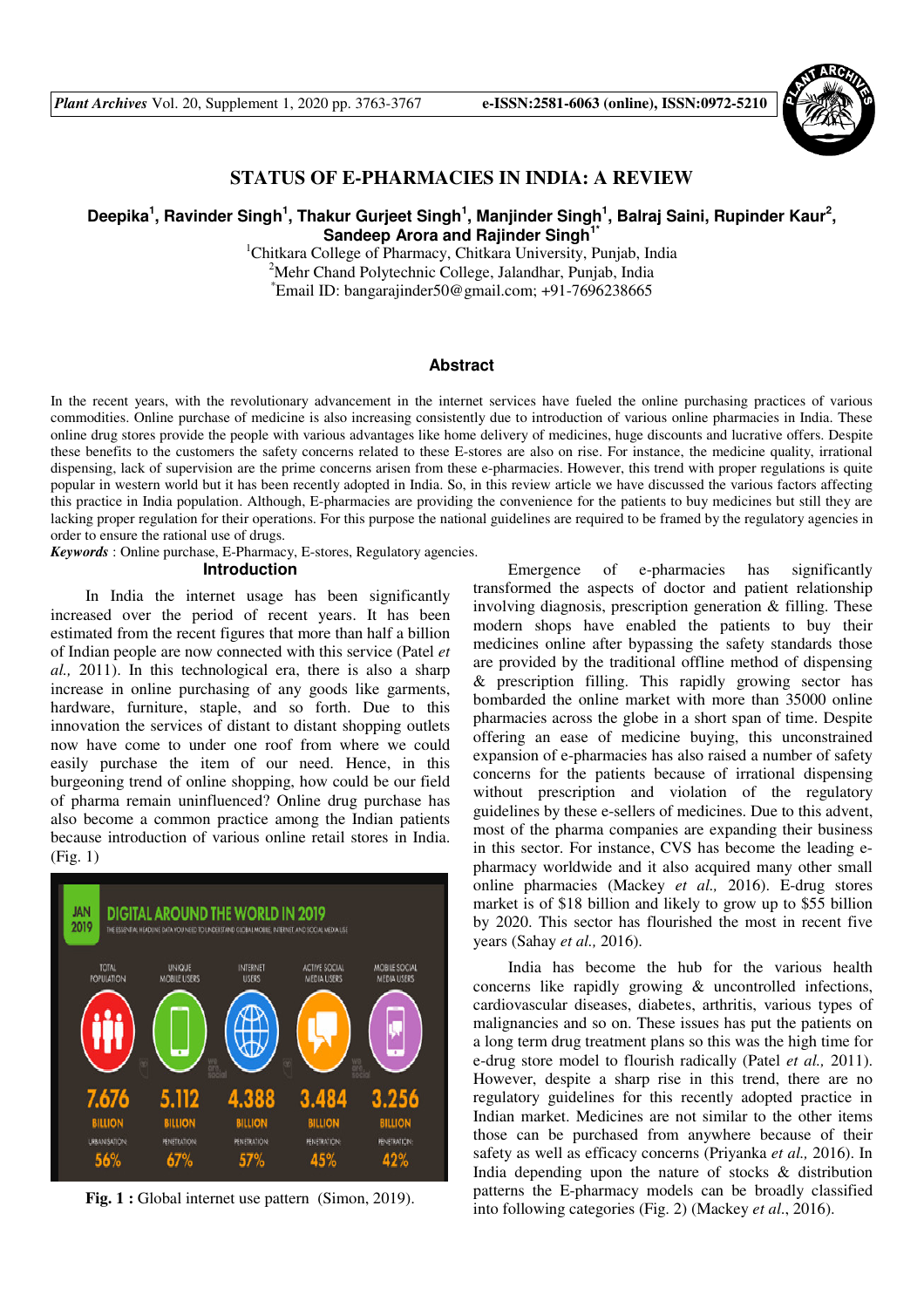| Model                                   | <b>Characteristics</b>                                                         |  |  |  |
|-----------------------------------------|--------------------------------------------------------------------------------|--|--|--|
| <b>Inventory-based E-pharmacy Model</b> | This is operated on the e-pharmacy platform. Drug inventory $\&$ services      |  |  |  |
|                                         | are self-owned $\&$ there is no third party involvement.                       |  |  |  |
|                                         | Stockiest as well as pharmaceutical retailers are on the same platform in      |  |  |  |
| Marketplace-based E- pharmacy Model     | this model. Internet connects the consumers which serves a common              |  |  |  |
|                                         | platform between two.                                                          |  |  |  |
| Generic E-commerce Model                | This most advanced model for e-pharmacies has designed completely on           |  |  |  |
|                                         | the digital platform where all the items are sold under the one roof. This     |  |  |  |
|                                         | includes the sale as well as distribution of medicines.                        |  |  |  |
|                                         | This is a market place model which service provider for all the nearby         |  |  |  |
| Organized E-pharmacy                    | pharmacy retailers.                                                            |  |  |  |
|                                         | Medicines sale is not regulated. Sometimes, prescription for the ordered       |  |  |  |
| Non Organized E- pharmacy               | drugs is not validated. Therefore, authenticity $\&$ reliability of drugs sold |  |  |  |
|                                         | by these types of models is very less.                                         |  |  |  |

**Table 1:** Models of E-Pharmacy (Shailendra *et al.,* 2018, IPA Regulations & Guidelines).

Mainly the online pharmacies can be classified into three types: first type include the mail order medicine stores and traditional drug stores. In this type the drugs are directly dispensed to the patients after receiving the prescription. In the second type, the medicines are provided to the patients without physical examination by a physician. There is no face to face interaction between patient, doctor or pharmacist. Patients just need to fill an online form for the diagnosis that will be evaluated by the physician for prescription generation. Third type of model includes the drug dispensing without a prescription. Except first the other two types are not licenced form the regulatory authorities therefore they raise the safety concerns **(**Constance *et al***.,** 2004). Apart from this here are some e-pharmacy models being operated (Table 1).

## **Pharmacy Regulations & Guidelines in India**

In 1945 the drugs & cosmetics rule was formulated for the proper import, production, channelization & sale of drugs & cosmetic products in the country. This act was legislated prior to the internet invention, so it is devoid of the

guidelines for online sale of medicines. Due to emergence of the various issues related to sale of online drugs in India, Drugs Controller General India (DCGI) communicated a circular on December 30, 2015 which explained that the rules & guidelines are the same for conventional as well as the online sale of the drugs. After this the Ministry of Health and Family Welfare published a draft amendment to the D & C act, 1945 on August 28, 2018. This amendment was focused on the laws & eligibility criteria for the sale of online medicines by the various E-pharmacies across the country (Suneeth *et al*., 2019). Drug regulation in is divided into state & centre governments. Centre government controls the drug import licencing through a central body called Central Drugs Control Organisation (CDSCO). On the other hand state government holds the charge for manufacture, sale & distribution of drugs. Till now there are no devoted epharmacy regulatory laws or guidelines in India. These are being operated only under the common IT laws and other pharmacy laws framed for traditional drug stores. Here is the law that governs the overall drug operations across the country (Table 2) (Prashanti *et al*., 2017).



**Fig. 2:** Internet ecosystem explaining the functioning of online pharmacies (Mackey *et al*., 2016).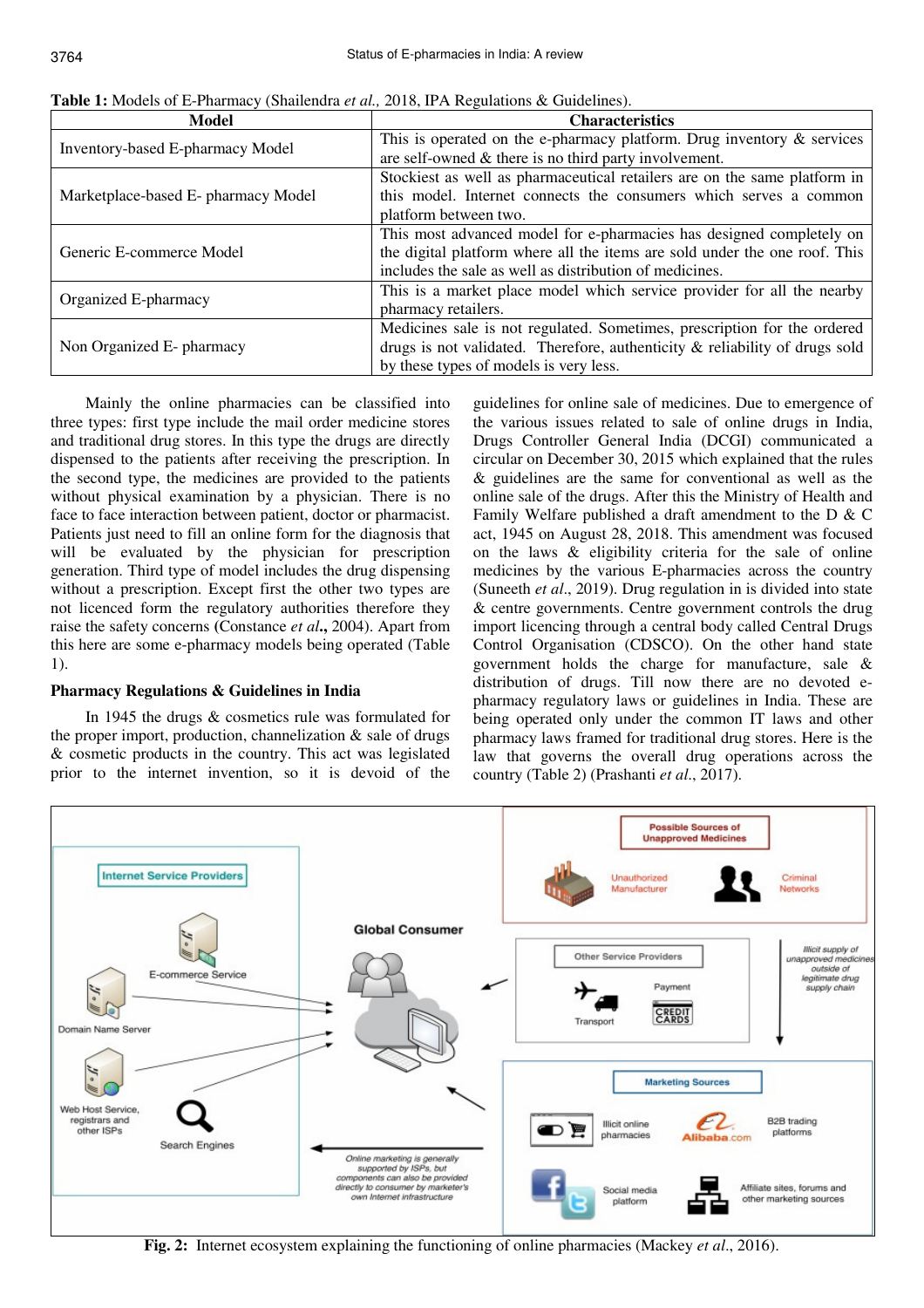3765

|  |  | Table 2: Different laws governing the drug operations in India (Verma et al., 2015). |  |  |
|--|--|--------------------------------------------------------------------------------------|--|--|
|  |  |                                                                                      |  |  |

| <b>CDSCO</b>                                | It provides the general information &implements the drug regulations $\&$<br>requirements in India. |  |  |  |
|---------------------------------------------|-----------------------------------------------------------------------------------------------------|--|--|--|
| <b>NPPA</b>                                 | National Pharmaceutical Pricing Authority (NPPA), Government of                                     |  |  |  |
|                                             | India generally controls the drug prices in India.                                                  |  |  |  |
| Drug& Cosmetic Act, 1940                    | This act was formulated in 1940 and various drug operations like                                    |  |  |  |
|                                             | manufacture, distribution $\&$ sale are governed by this act.                                       |  |  |  |
| Schedule M                                  | This schedule contains the recommended manufacturing requirements                                   |  |  |  |
|                                             | like space, materials & equipment standards for drug manufacturing.                                 |  |  |  |
|                                             | This Schedule of the Drug & Cosmetic Act describes GMP specifications                               |  |  |  |
| Schedule T                                  | for manufacture of alternative medicines like Ayurvedic, Siddha and                                 |  |  |  |
|                                             | Unani medicines.                                                                                    |  |  |  |
| Schedule Y                                  | This is particularly dedicated to requirements for conduct of clinical                              |  |  |  |
|                                             | research studies in India.                                                                          |  |  |  |
|                                             | Together with DCGI & ICMR, the Ministry of Health has formulated                                    |  |  |  |
|                                             | these guidelines for maintaining good standards while conduct of clinical                           |  |  |  |
| GCP guidelines                              | trials in the country.                                                                              |  |  |  |
| The Pharmacy Act, 1948                      | This act was formulated in 1948 in order to regulate the pharmacy                                   |  |  |  |
|                                             | profession in India.                                                                                |  |  |  |
| The Drugs and Magic Remedies (Objectionable | This act particularly focuses on the drug advertisements. It prevents the                           |  |  |  |
| Advertisement) Act, 1954                    | any type of false claim through the advertisements.                                                 |  |  |  |
| Indian Patent Act 1970                      | For protection of the filled patents in India.                                                      |  |  |  |
| The Narcotic Drugs and Psychotropic         | This act governs the operations related with The narcotic drugs and                                 |  |  |  |
| Substances Act, 1985                        | psycho active substances.                                                                           |  |  |  |
| Drug Prices Control Order 1995              | Controlling prices for consumers.                                                                   |  |  |  |
| India joined Paris Cooperation Treaty 1999  | The implementation of product patent.                                                               |  |  |  |
| Patent Amendment Act 2005                   | It contain the for Black Box Application provision                                                  |  |  |  |
|                                             | This law states that a CRO must be registered before start of enrolment                             |  |  |  |
| Clinical Trial Registry-India 2007          | process of patients.                                                                                |  |  |  |
| Pharmacovigilance Program of India (PvPI)   | Assurance of drugs safety for Indian patients.                                                      |  |  |  |
| 2010                                        |                                                                                                     |  |  |  |

## **E-Pharmacy Model: Pros and Cons**

In this information age the web based drug stores have become a new gateway for the patients to buy their medicines with more convenience & ease. These modern drug stores work on the similar pattern like traditional drug stores. The only difference between the two is the dispensing method of the drugs (Fig. 3). The prime motive behind the introduction of e-Pharmacies was to alleviate the time taken by the patients to visit the doctor and get their prescription signed. They can be assessed by analysing their advantages  $\&$ disadvantages form various aspects (Joy *et al*., 2016 and Prashanti *et al*., 2017).



**Fig 3:** Comparison of dispensing of medicine by internet pharmacy and traditional pharmacy (Anand *et al*., 2010)**.** 

#### **Advantages:**

- Online purchase is less time consuming
- Discount on drugs which saves the money
- Online pharmacies provide 24 hrs. access
- Offers more convenience
- Provide the refund policy to the customers
- Cost of the medicines can be easily correlated with each other
- It provides the confidentiality to the patient data
- It is quite convenient for geriatricas well as those patients who unable to leave their home.
- Medicines can be delivered at the desired (Davis, 2007, Priyanka *et al*., 2016).

#### **Disadvantages**

- In comparison to traditional drug stores more chances of medication opposition
- There are more chances of medication errors
- E-pharmacies are prone to more medication misuse & abuse
- Chances of misdiagnosis
- Online pharmacies are responsible for promoting selfprescription practice
- Ouality of medications not guaranteed
- Financial security issues are also associated with online drug stores
- Security of medical records is not guaranteed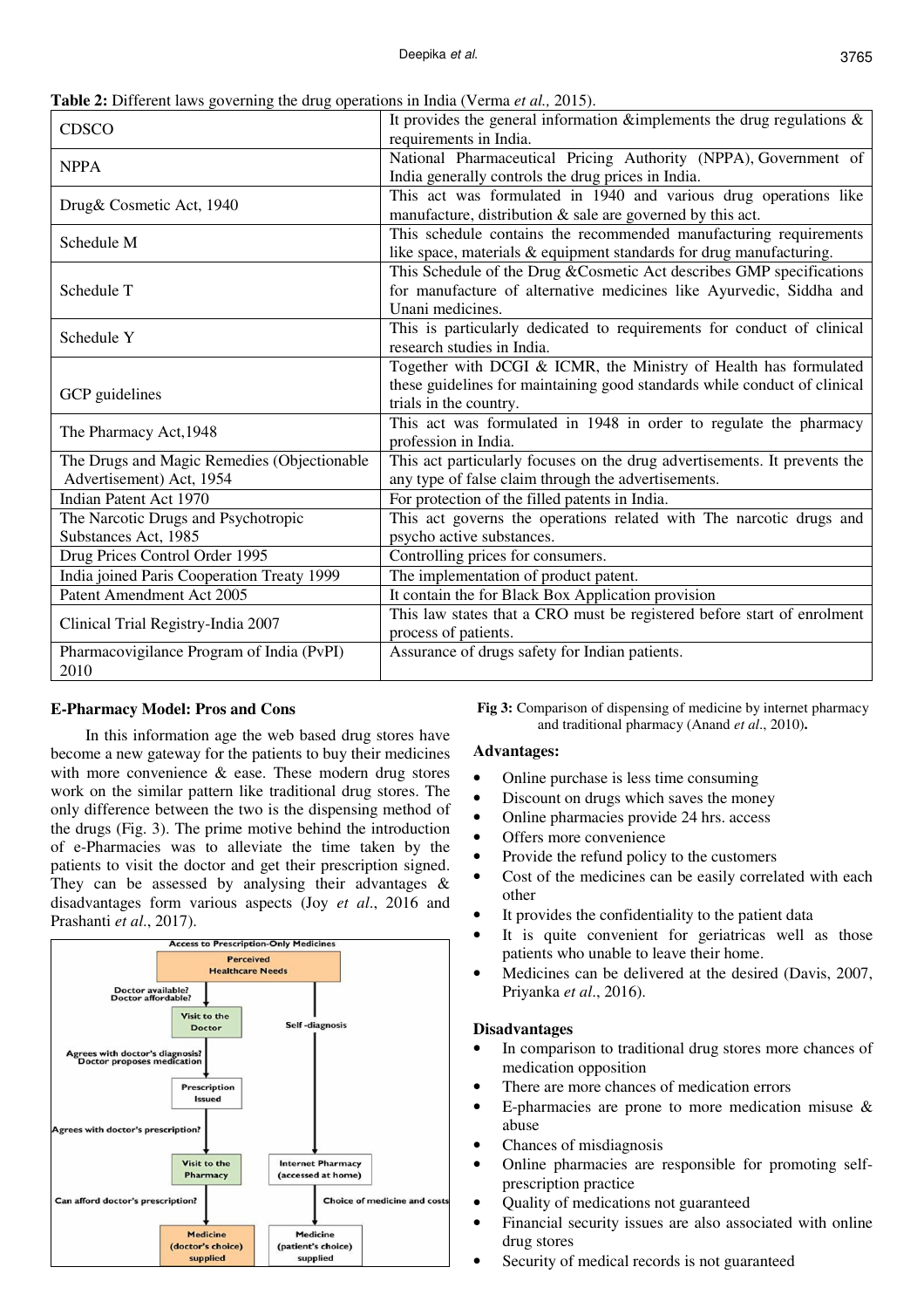- Unlawful substances are easily accessible
- E-pharmacy stores encourage the promotion of physician endorsed drugs which is irrational
- Sometime the drug literature is not provided along with drugs which poses the threat to the safety
- Online dispensing of medicine without counselling by a pharmacist
- Doctor-Pharmacist-Patient: This trio relationship is not developed in this modern pharmacy stores.
- Poor population having no access to internet cannot buy medicines from these web based drug stores.
- Authentication of doctors and pharmacists is not confirmed
- Labelling and bundling related issues
- Minors can easily have access to various harmful drugs which leads to the drug abuse & misuse.
- Medicines can be deteriorated due to transportation  $\&$ hard climatic conditions (Davis, 2007, Priyanka *et al*., 2016).

## **Challenges and Difficulties:**

- There is no solid law or regulations for e-pharmacies operations in India.
- Less reliability and troublesome in case of advance cash payment for online drug purchase because of transactions issues due to poor internet connections.
- At the cyber pharmacies, it is hard to prevent drug purchase by minors.
- This modern innovative drug model is inaccessible to the reach of uneducated people because they lack the skill required to use internet services.
- Issues arises which involves the Prescription related issues like erroneous prescription; misinterpretation and biased prescribing are common with e-pharmacies.
- Electronic drug operations lack required to be under legalnorms which are quite difficult to achieve.
- Quality of the drugs supplied by the cyber pharmacies is also a concern because all the drug operations carried out at the pharmacies are out of your sight.
- It is challenging task to protect shopper rights in webbased drug stores (Chaturvedi *et al.*, 2011, Priyanka *et al*., 2016).

## **Plan of Action from Government**

Due to lack of governing norms for e-pharmacies, they are becoming a loop hole for the pharmaceutical industries. Previously government had banned the e drug sale in India in order to prevent any undesired drug effects. After this, the DGCI appointed Federation of Indian Chambers of Commerce and Industry (FICCI) as a central, governing agency in order to sortall the issues related to e-pharmacy in India.

This move served as an initial step toward designing of regulation framework for e-pharmacies (Verma *et al.,* 2015, Nautiyal *et al.,* 2015). However, a proposed draft plan has formulated by the government to govern the online sale of drugs. Firstly, this draft includes that the e-pharmacy should be located in India if it is providing its services to Indian population. Secondly, no person is entitled to sale, distribute and stock drugs through online stores unless he is registered. They required to be registered with DCGI but state governments hold the right to cancel their registration in case of any malpractices found. Also, e-pharmacies will not sell the drugs comes under category X (Akash *et al*., 2019). The motive behind these guidelines is to enhance the safe use of drugs by making their purchase from reliable & authenticated e-stores.

## Conclusion

Despite the various advantages provided by the e-drug stores, they are more likely to cause the various irrational clinical practices likeself-medication, medicate misuse, chronic drug use and biased prescribing in the clinical sector. These unethical issues will fuel the existence clinical problems like non-compliance, drug resistance, prolong hospitalisation & increase in morbidity&mortality among the patients. So due to rise in popularity of e-pharmacy concept in India, we can expect to see finalisation of proposed norms and some relevant amendments in theexisting laws governing the pharmaceutical operations in India, in the near future.

## **Conflict of Interest**

The authors declare that they have no conflict of interests.

## **Acknowledgement**

This review paper was a collaborative effort from my students, colleagues and department. So I highly acknowledge their contribution to this review paper.

#### References

- Internet users in India to reach 627 million in 2019: Report: *Economic times:* https://economictimes. indiatimes.com/tech/internet/internet-users-in-indiato-reach-627-million-in-2019 report/articleshow/ 68288868.cms
- Patel, V.; Chatterji, S.; Chisholm, D.; Ebrahim, S. and Gopalakrishna, G. (2011). Chronic diseases and injuries in India, India: Towards Universal Health Coverage. Lancet, **377:** 413-428.
- Simon, K. (2019). Digital 2019: Global Internet use accelerates. *We are Social:* https://wearesocial.com/blog/2019/01/digital-2019 global-internet-use accelerates
- Mackey, T.K. and Nayyar, G. (2016). Digital danger: a review of the global public health, patient safety and cyber security threats posed by illicit online pharmacies. British medical bulletin. 118(1): 110-126.
- Sahay, P. (2016) Will online pharmacies work in India, and are they even legal? LiveMint:https:// www.livemint.com/Companies/EGTOILRRNF0T3J4 OfUg9SN/ Will-online-pharmacies-work-in-India-andare-they-even-lega.html
- Priyanka, V.P. and Ashok, B.K. (2016). E-pharmacies Regulation in India: Bringing New Dimensions to Pharma Sector. Pharmaceutical Regulatory Affairs., 5: 175.
- Chaturvedi, A.K.; Singh, U.K. and Kumar, A. (2011). Online Pharmacy: An E-Strategy for Medication. International Journal of Pharmaceutical Frontier Research. 1**(1):**146-158.
- Davis, S. (2007). Advantages, Disadvantages, and Legal Issues Associated with Online Pharmacies. Interface: The Journal of Education, Community and Values 7(6).
- Constance, H.F.; Hawkin, E.W. and Steven, M.A. (2004). Controversies and legal issues of prescribing and